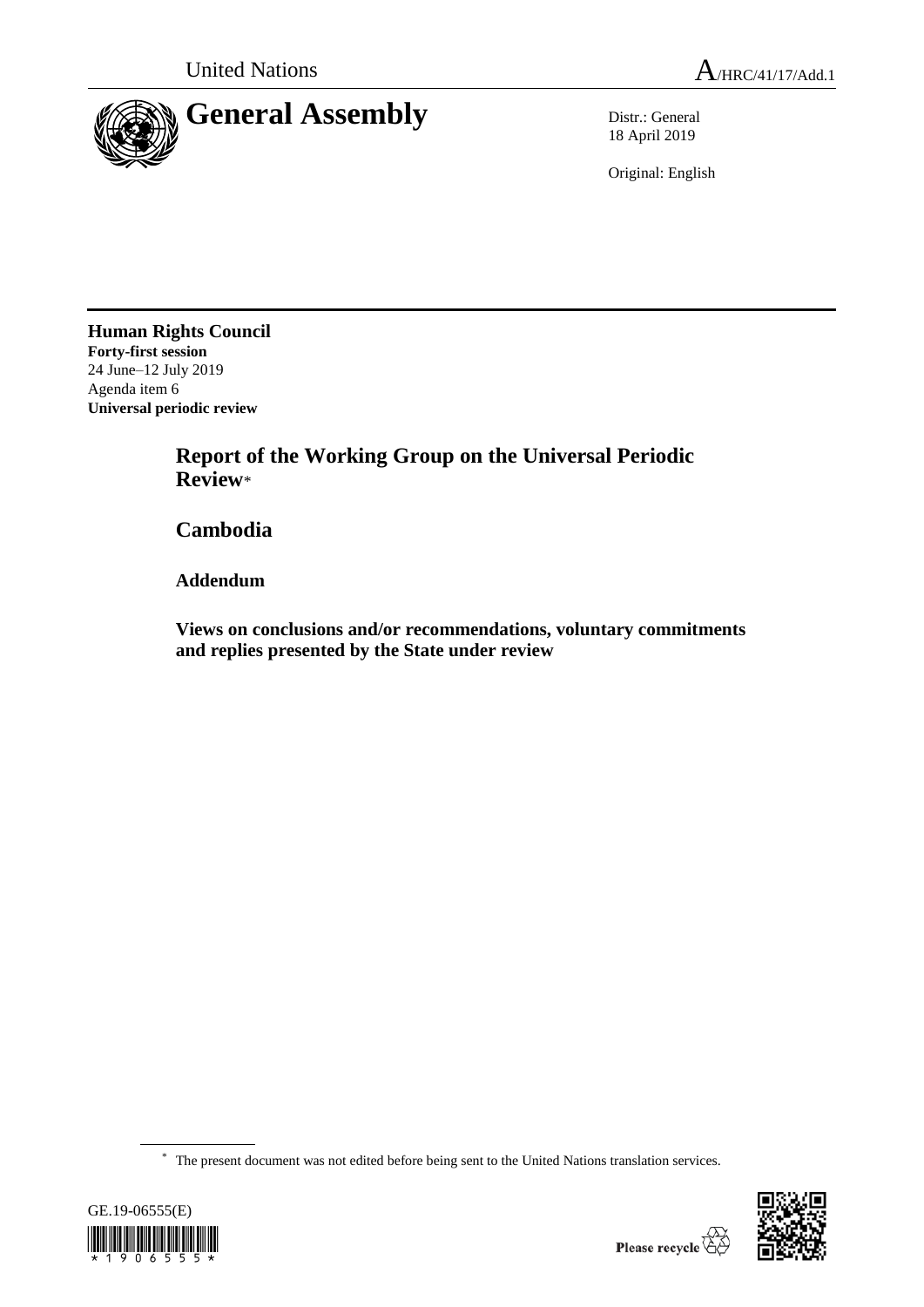1. Following the consideration on 198 recommendations made by 73 Member States of the UN during the 3<sup>rd</sup> cycle of the UPR held in Geneva on 30 January 2019, the RGC would like to confirm as follow.

# **I. 173 accepted recommendations**

2. 110.1, 110.2, 110.3, 110.4, 110.5, 110.6, 110.7, 110.8, 110.9, 110.10, 110.12, 110.13, 110.14, 110.19, 110.20, 110.21, 110.22, 110.23, 110.24, 110.25, 110.26, 110.27, 110.28, 110.29, 110.33, 110.34, 110.35, 110.36, 110.37, 110.38, 110.39, 110.40, 110.41, 110.42, 110.43, 110.44, 110.45, 110.46, 110.47, 110.48, 110.49, 110.50, 110.51, 110.52, 110.53, 110.54, 110.55, 110.56, 110.57, 110.58, 110.59, 110.60, 110.61, 110.62, 110.63, 110.64, 110.65, 110.66, 110.67, 110.68, 110.69, 110.70, 110.71, 110.72, 110.73, 110.74, 110.75, 110.76, 110.77, 110.80, 110.81, 110.83, 110.85, 110.86, 110.87, 110.88, 110.90, 110.91, 110.93, 110.94, 110.95, 110.96, 110.98, 110.99, 110.101, 110.102, 110.103, 110.105, 110.106, 110.107, 110.109, 110.110, 110.112, 110.113, 110.114, 110.115, 110.116, 110.118, 110.120, 110.122, 110.123, 110.124, 110.125, 110.126, 110.127, 110.128, 110.129, 110.130, 110.131, 110.132, 110.133, 110.134, 110.135, 110.136, 110.138, 110.139, 110.140, 110.141, 110.142, 110.143, 110.144, 110.145, 110.146, 110.147, 110.148, 110.150, 110.151, 110.152, 110.153, 110.154, 110.155, 110.156, 110.157, 110.158, 110.159, 110.160, 110.161, 110.162, 110.163, 110.164, 110.165, 110.166, 110.167, 110.168, 110.169, 110.170, 110.171, 110.172, 110.173, 110.174, 110.175, 110.176, 110.177, 110.178, 110.179, 110.180, 110.181, 110.182, 110.183, 110.184, 110.185, 110.186, 110.187, 110.189, 110.190, 110.191, 110.192, 110.193, 110.194, 110.195, 110.196, 110.197 and 110.198.

# **II. 25 noted recommendations**

3. 110.11, 110.15, 110.16, 110.17, 110.18, 110.30, 110.31, 110.32, 110.78, 110.79, 110.82, 110.84, 110.89, 110.92, 110.97, 110.100, 110.104, 110.108, 110.111, 110.117, 110.119, 110.121, 110.137, 110.149 and 110.188.

# **Reasons for the noted recommendations**

# **1. Issuing a standing invitation (recommendations No. 110.11, 110.15, 110.16, 110.17 and 110.18)**

4. Adhering to the spirit of the Article 31 of the Constitution of the Kingdom of Cambodia, Cambodia is broadly open for visits to review the human rights situation in accordance with the special procedures of the UN Human Rights Council. The Royal Government does not have policy to issue a standing invitation. We reserve our rights to welcome all visits by the UN special procedures of all thematic mandates based on actual circumstances. In fact, there have been several visits made by the Special Rapporteurs and the thematic Working Groups of the special procedures of the UN Human Rights Council.

# **2. Repealing the amendments of the Laws (recommendations No. 110.30, 110.31 and 110.100)**

5. The amendments of the Law on Political Parties was conducted by the legislative body of Cambodia, which represents the will of the Cambodian people. The Constitutional Council also validated the constitutionality of these amendments.

6. The Law on Associations and Non-Governmental Organizations and the Trade Union Law were formulated in conformity with the provisions of the International Covenant on Civil and Political Rights. The formulation had gone through due process in regards to legislation procedures of Cambodia, including consultation with CSOs, trade unions and all relevant stakeholders before being enacted by the National Assembly.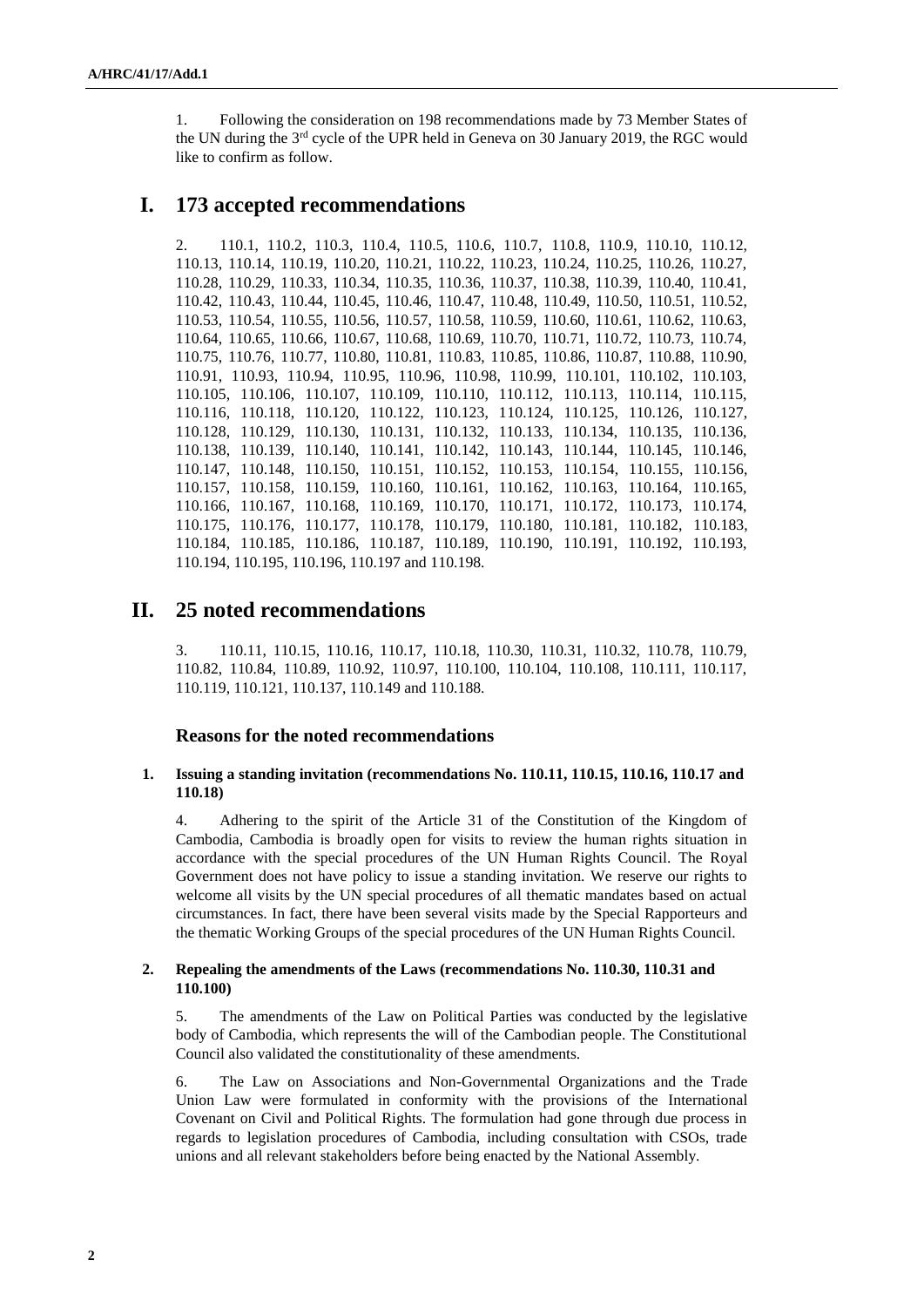# **3. Former opposition party (recommendations No. 110.78, 110.104 and 110.111)**

7. In Cambodia, there are no political prisoners but only politicians who committed criminal acts in violation of the Criminal Code of the Kingdom of Cambodia. They are placed equally under the court jurisdiction like every other citizens who committed crimes. What Cambodia has done are based on the principles of democracy and rule of law in order to safeguard security and public order like every other established democratic nations. Some members of the former CNRP had been released by the court and pardoned by His Majesty the King with their political rights fully rehabilitated.

### **4. Land dispute settlements (recommendations No. 110.32 and 110.149)**

8. The Kingdom of Cambodia has already set up mechanisms to resolve land disputes at both national and sub-national levels. These entities have constantly made efforts to effectively resolve the land disputes.

9. In Cambodia, there is no eviction of people from their legally owned lands. The Royal Government of Cambodia has established two principles to address land disputes; firstly, the provision of compensation based on market price for people who legally own the land; and secondly, the provision of an appropriate compensation to those who legally occupy the land but has no proof documents or land titles. The compensation is made based on mutual consent and unsolicited manner between all relevant parties through mediation by competent authorities.

#### **5. Amendment of the law on telecommunications (recommendation No. 110.79)**

10. Telecommunication Law was formulated so as to protect the rights of users and their privacy and to promote the freedom of expression in accordance with the Cambodian Constitution and laws in force.

# **6. Freedom of expression (recommendations No. 110.82, 110.84, 110.89, 110.92, 110.97 and 110.117)**

11. The Kingdom of Cambodia is very open in regards to all forms of expression. The freedom of expression is guaranteed by the Constitution. Conditions on the freedom of expressions are also stipulated by laws. For instance, a peaceful demonstration requires demonstration leaders and demonstrators to strictly obey the law in order to ensure social order and protect public and private properties.

12. Freedom of expression may be limited as provided for by law and when necessary to protect the rights or reputations of others. The Criminal Code of Cambodia protects dignity and honors of people, which is one of the principles of human rights, and punishes those who abuse the law and other persons' dignity.

13. Cambodian Criminal Code does not hinder freedom of expression and peaceful and legal assembly. The Code provides for punishment against offenders who violate the law and human rights. Defamation is not subject to imprisonment but it is a criminal offence that can be fined for those perpetrators who infringe good morality of the Khmer society and affect other people's honors and dignity.

14. There are abundant media platforms in Cambodia ranging from internet, social media, TVs, radios, newspapers, magazines, etc. These media are free to publish without advance censorship or restriction from the government. However, like every other citizen, journalists shall be responsible under the laws if they commit any illegal acts.

# **7. The law on trade union (recommendation No. 110.108)**

15. This law is very important in ensuring the rights of professional organizations as set forth in the Cambodian Constitution and other Cambodian laws as well as ILO Conventions to which Cambodia is a State Party. To ensure a free and fair functioning of the law, especially in the aspects of security and public order, this law requires such registration and reports. Such requirements should not be seen as restriction of rights and freedoms of organizations, associations and trade unions. On the contrary, these requirements help ensure transparency and legitimacy of unions as well as their sustainability.